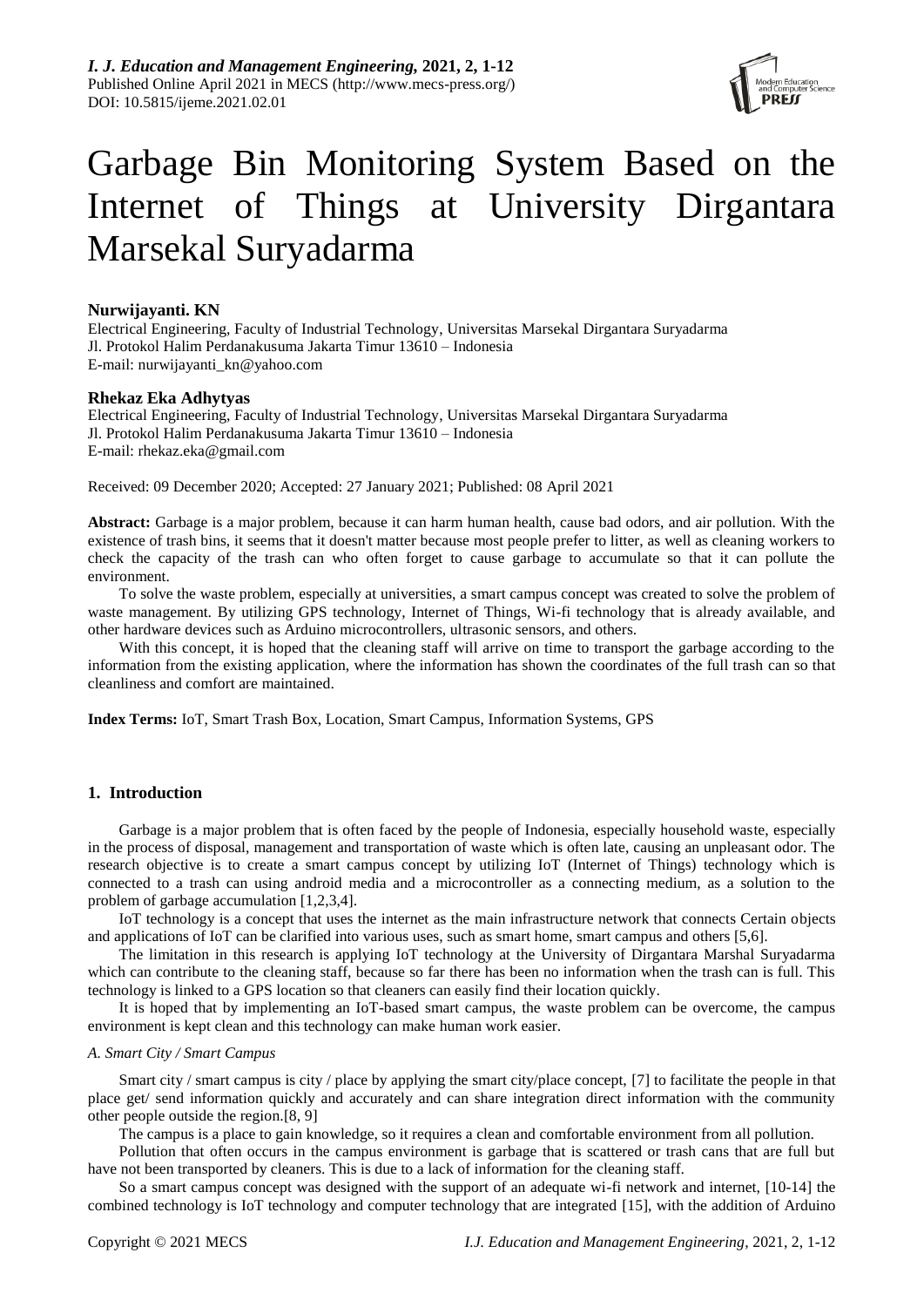devices, GPS and sensors, sensors installed in each trash can around the campus which functions as an indicator of the trash can, the indicator is empty, half full and full.

This concept is used so that when the trash can is full it will send the coordinate points of the trash, to make it easier for cleaning officers to pick up trash so that the cleanliness and beauty of the campus are maintained.

#### *B. Internet of Things (IoT)*

Internet of Things is a concept in which certain objects can transfer data over a network without requiring humanto-human or human-to-computer interaction.[16,17]

The Internet of Things is often referred to by its abbreviation, IoT, which has grown rapidly from the convergence of wireless technology, micro-electromechanical systems (MEMS), and also the Internet. [18]

IoT works by utilizing a programming argument, where each of these argument commands can produce an interaction between machines that have been connected automatically without human intervention and without being limited to any distance.<sup>[19]</sup>

The application of IoT in various fields, especially the environment, to keep the environment clean on campus a concept is made to keep the environment clean by applying IoT.

## *C. Global Positioning System (GPS)*

This signal is received by the receiver on the surface and is used to determine the location, speed, direction, and time. Systems that are similar to GPS include Russian GLONASS, European Union Galileo, India's IRNSS GPS, whose real name is NAVSTAR GPS (Navigation Satellite Timing and Ranging Global Positioning System), which has three segments, namely: satellite, controller, and receiver/user [20]. GPS satellites orbiting the earth, with fixed orbits and positions (exact coordinates), [21] a total of 24 of which 21 are active and the remaining 3 are reserves. To be able to find out a person's position, a device called a GPS receiver is needed which functions to receive signals sent from GPS satellites.

The way these GPS works is that the most important part of the GPS navigation system is that several satellites are in earth orbit or what we often call in space. There are currently 24 GPS satellites, all of which can transmit signals to earth which can then be captured by the signal receiver or GPS Tracker.

#### *D. Method*

This research combines 3 technology concepts, namely the Internet of thinks, GPS, and Smart campus, supported by other components such as sensors, microcontrollers, computers, and other hardware.

The uniqueness of this research is to make Marsekal Suryadarma University Aerospace a unique campus, namely a smart campus, the Marsekal Suryadarma Aerospace University already has good Wi-Fi facilities and its coverage is quite wide, so GPS and IoT technology is combined into a facility to keep the environment clean and beautiful. campus, which is a smart trash can.

This trash can provide height information from the trash that is in it by activating the indicator, empty, half, and full. If the trash can is full, it will send the location of the coordinate point of the full trash can into an application, then the sensor in each trash can gives a signal to the cleaning officer via a message sent to an application, it is hoped that the cleaning officer will immediately transport it. the garbage. and cleaners do not need to find which trash can be taken but have gone straight to the target according to the coordinate position.

## **2. Research Methods**

In conducting this research, there are several stages to complete this research as shown in Fig.1.

The research was conducted at one location using 3 bins, namely empty, half, and full conditions. Each trash can has a sensor installed to provide an indicator of the condition of the trash.

Then design a system that is connected to a GPS so that it can provide the coordinates of the full trash can to cleaners using the (Internet of things) IoT technology [13].

Followed by system testing so that it can be seen how long it takes to send information from a full trash can to the cleaning officer.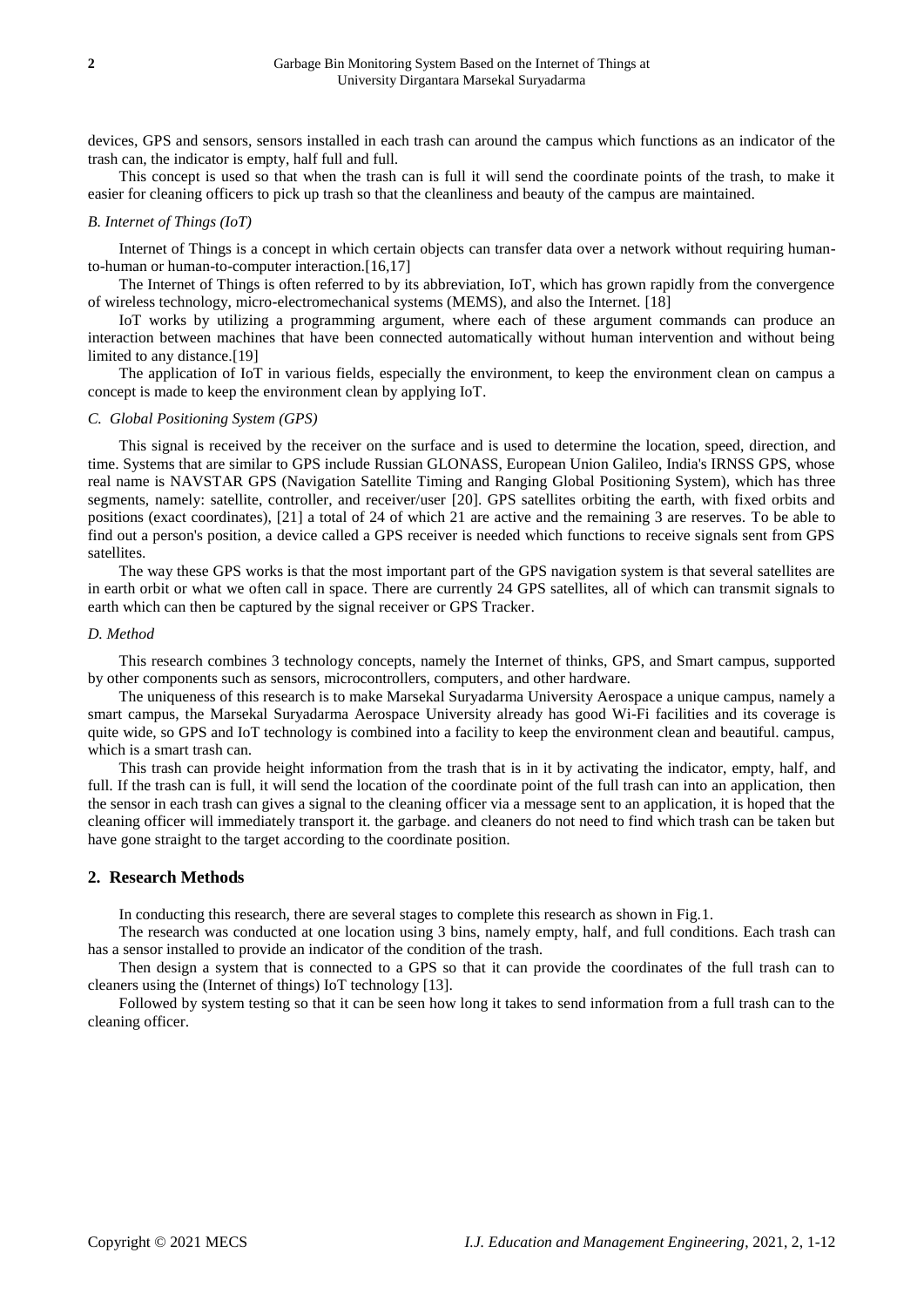

#### Fig. 1. Flowchart

#### **3. Results and Discussion**

#### *A. Current System Analysis*

This smart trash box system has 2 functions, namely. The first function is to monitor the condition of the trash, including the height of the trash using an ultrasonic sensor [8]. And the second function is to monitor the location of the trash can be placed using GPS, Monitoring data will be displayed on the application on a PC or Laptop [12].

#### *B. Needs Analysis*

At this point, it focuses on functional requirements, non-functional requirements, hardware requirements, software requirements of the systems or tools that have been created.

Functional Requirements Analysis

The functional requirements of this system or tool include:

- 1. This tool can be used as a monitoring of the height of the waste.
- 2. Monitor the location of the trash.
- Analysis of Non-Functional Requirements

The non-functional requirements of this system or tool include:

1. The monitoring and control process of this system is quite easy because it can be controlled from anywhere and anytime. It is enough to connect the device to a wifi network so that it is connected to the internet [22].

2. Improve the impression that the trash can is attractive, easy, and hygienic because no trash comes out through the trash.

Hardware Requirements Analysis (Hardware)

Hardware requirements (hardware) is an analysis of system requirements that are used to determine the devices needed to support the development process and use of the system to be made. The hardware required is as follows:

- 1. ESP8266 NodeMCU Module
- 2. Ultrasonic Sensor (HC-SR04)
- 3. Shield NodeMCU ESP8266
- 4. 5V power supply
- 5. GPS uBlox GY-NEO6MV2
- Software Requirements Analysis (Software)

Software requirements (software), namely the programs needed to perform the instruction process run hardware. So that a system or tool can be created and implemented according to the design, the software is needed. The software specifications required by the system are: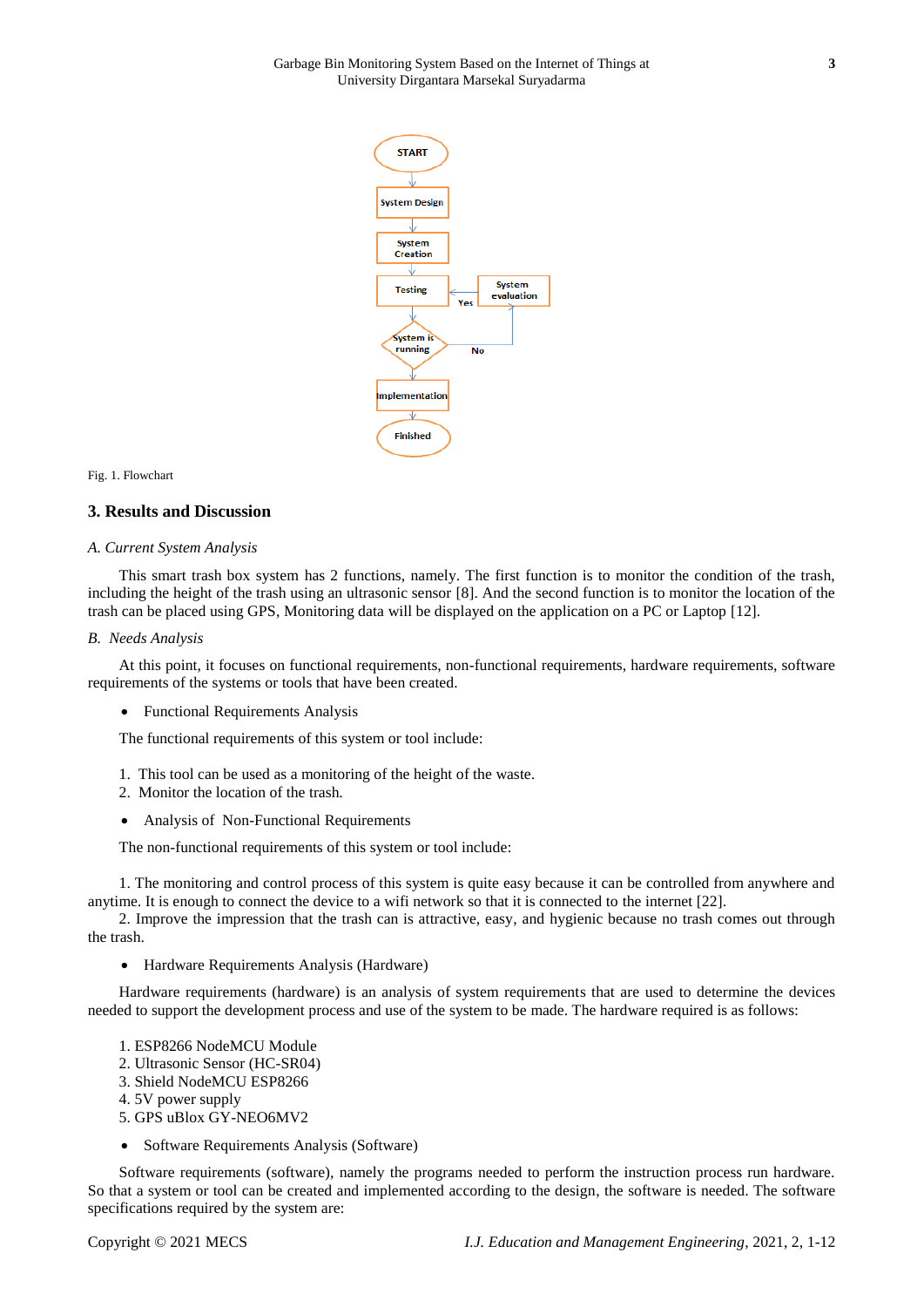- 1. The Arduino IDE is used to program the Arduino wifi shield according to the design that has been made [23].
- 2. Borland Delphi was used to create monitoring applications for research projects [24,25].

#### *C. System Planning*

System design is an advanced stage of analysis and evaluation of an ongoing system, in which this section will describe the system design that will be built before programming into a programming language [24]. In designing a system it cannot be separated from the results of the analysis, because from the results of the analysis a new system can be made to produce a system design.

• System Design Objectives

The purpose of system design, in general, is to provide a general overview to the user about the new system. System design in general is a preparation of the detailed design. In this study, the system design aims to describe in general the design of the smart trash box prototype to the user about the system to be built and identify the components of the information system to be designed in detail.

Data Flow Chart

The data flow diagram in this study describes how the process of sending data obtained from sensors installed in the trash box to the Borland Delphi application server, then from the server will be displayed on applications that have been installed on a PC or laptop. Fig. 2 shows the data flow diagram.



Fig 2. Smart Garbage System Block Diagram

## *D. Testing*

Fig.3 shows the smart garbage application which has 3 main commands namely open the map, update the time limit, and monitor the trash data on the main page.



Fig 3. Smart garbage application design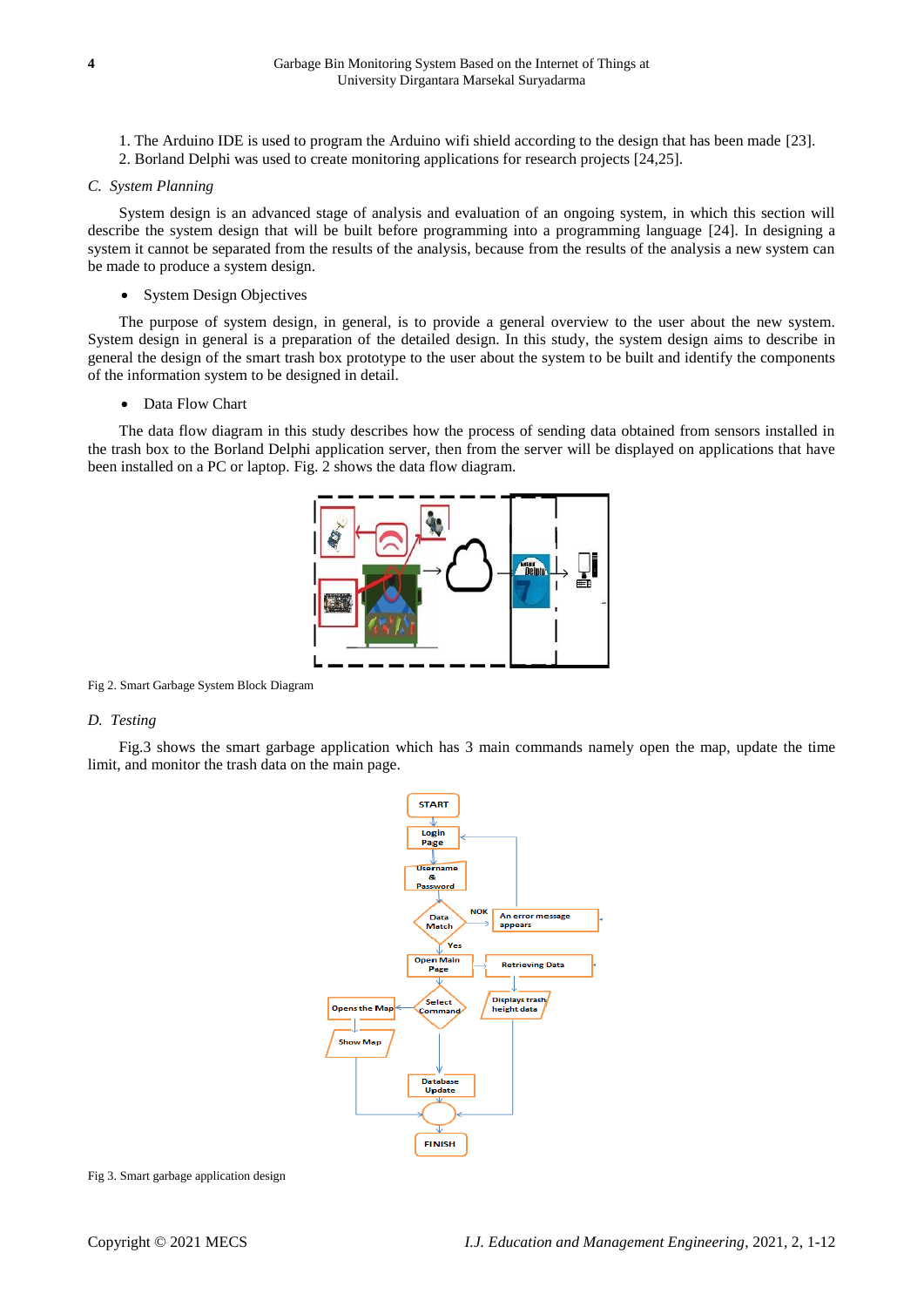The application will open the login page for the first time it is opened. If the user already has an account, they can log in. After logging in, the user will be taken to the main page.

#### • Data Flow Diagram

The data that is streamed in the smart garbage application can be seen in the Data Flow Diagram in Fig. 4

| Garbage | Capacity Information | System | Report | Laptop/PC |
|---------|----------------------|--------|--------|-----------|
|         |                      |        |        |           |

Fig.4. Data Flow Diagram

• Interface Design

To build a "Smart Garbage Monitoring System" it is necessary to design an interface as an illustration of the application to be made, which is as follows:

1. Interface Design Login Page

The login page consists of a username, password to enter the main page. As in Fig. 5, below



Fig 5. Login activity diagram

Fig. 6 shows the login activity diagram for the Delphi program.



Fig 6. Login activity diagram

The sign-in process takes advantage of the authentication features Delphi provides. The user enters the username and password in the application and is authenticated by Delphi. [25] If the username and password do not match the data registered in Delphi then the application will provide an error message, and if it matches the registered data the application will proceed to the main page. Fig. 7 shows the wrong username and password page contains only a description to try again.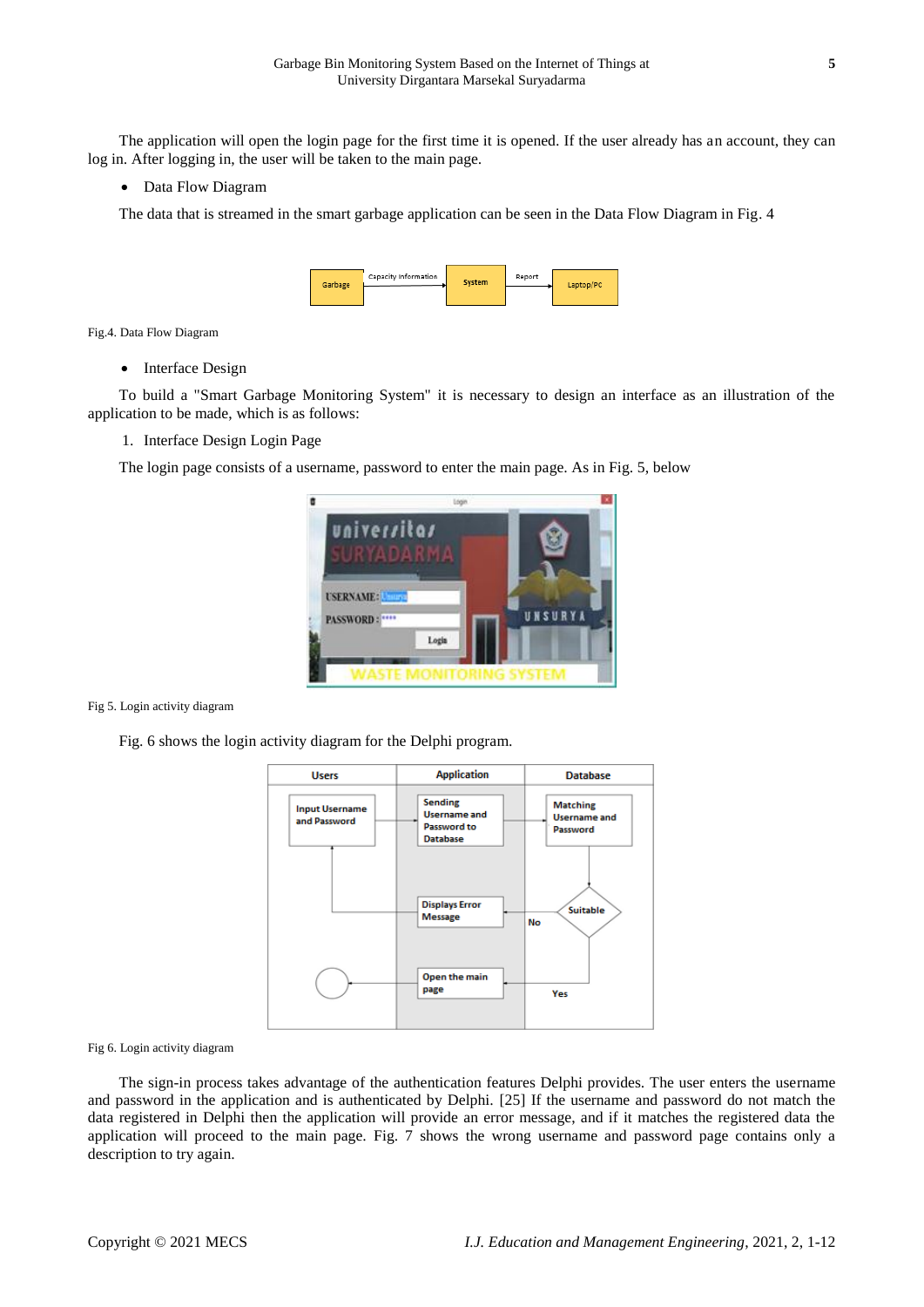

#### Fig 7. Incorrect Username Password page

#### 2. Main page design

Fig. 8 shows the existing waste status display menu, of the existing trash in the form of the height level of the trash and the time limit for transporting the trash.



Fig 8. Main page view

# 3. Design map view

Fig 9. shows the map will display a "red arrow" indicating the location of the trash based on the latitude and longitude in the database.



Fig 9. Map view

Fig. 10 shows the map activity diagram for the Delphi application.



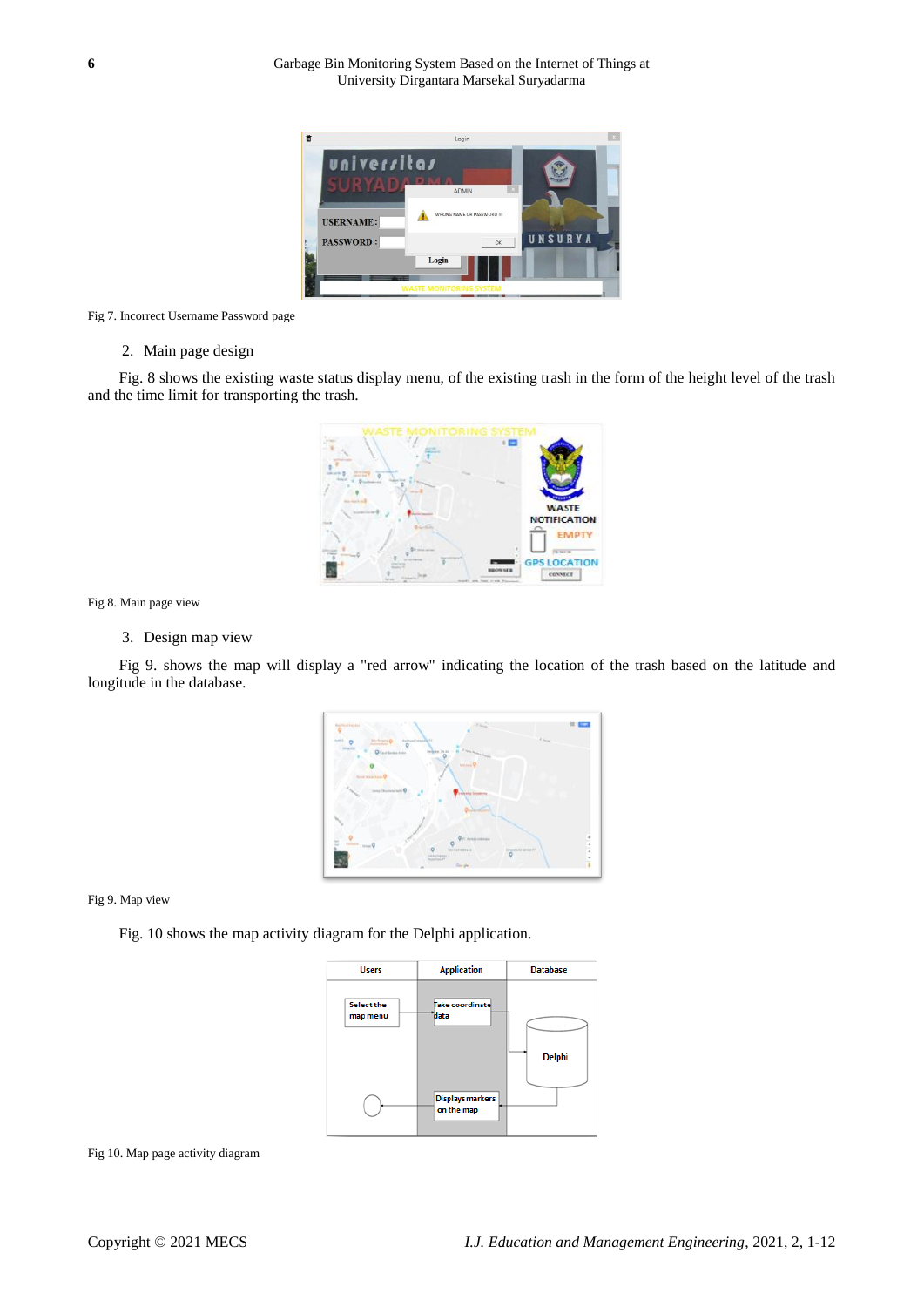• Testing the login form

Table 1 shows that the test was carried out using the username and password specified by the admin.

#### Table 1. Testing the login form

| N <sub>o</sub> | <b>Testing</b><br>Components                                   | <b>Expected</b><br>results           | Test image                                | <b>Status</b> |
|----------------|----------------------------------------------------------------|--------------------------------------|-------------------------------------------|---------------|
| 1              | Username<br>and Password<br>not registered                     | An input error<br>message<br>appears | <b><i><u>Riferrallay</u></i></b><br>anan. | suitable      |
| $\mathfrak{D}$ | Registered<br>username and<br>unregistered<br>Password         | An input error<br>message<br>appears | sivereikas                                | suitable      |
| 3              | Username is<br>not registered<br>and Password<br>is registered | An input error<br>message<br>appears | بهتانييوون                                | suitable      |
| 4              | Registered<br>username and<br>password                         | Enter the<br>main page               |                                           | suitable      |

Testing the data reading level of the height of the trash

Table 2 shows the Test was carried out to determine the reading of the height of the trash in the application according to the data in the database. Tests are carried out by equating the data on the height of the trash that enters the database with the data displayed in the application.

Table 2. Testing the data reading level of the height of the trash

| Testing                  | Result                                          |                                                     |                                                                |               |
|--------------------------|-------------------------------------------------|-----------------------------------------------------|----------------------------------------------------------------|---------------|
| $to-$                    | Height 0 cm -<br>4 cm                           | Height 5 cm<br>$-15$ cm                             | Height16<br>cm - 30 cm                                         | <b>Status</b> |
| 1                        | A notification<br>appears<br>Empty trash<br>can | A trash can<br>notification<br>appears half<br>full | A<br>notification<br>appears<br>Trash can<br>full              | suitable      |
| $\overline{c}$           | A notification<br>appears<br>Empty trash<br>can | A trash can<br>notification<br>appears half<br>full | A<br>notification<br>appears<br>Trash can<br>full              | suitable      |
| 3                        | A notification<br>appears<br>Empty trash<br>can | A trash can<br>notification<br>appears half<br>full | А<br>notification<br>appears<br>Trash can<br>full              | suitable      |
| $\overline{\mathcal{A}}$ | A notification<br>appears<br>Empty trash<br>can | A trash can<br>notification<br>appears half<br>full | $\overline{A}$<br>notification<br>appears<br>Trash can<br>full | suitable      |
| 5                        | A notification<br>appears                       | A trash can<br>notification<br>appears half<br>full | $\Delta$<br>notification<br>appears<br>Trash can<br>full       | suitable      |
| 6                        | A notification<br>appears<br>Empty trash<br>can | A trash can<br>notification<br>appears half<br>full | A<br>notification<br>appears<br>Trash can<br>full              | suitable      |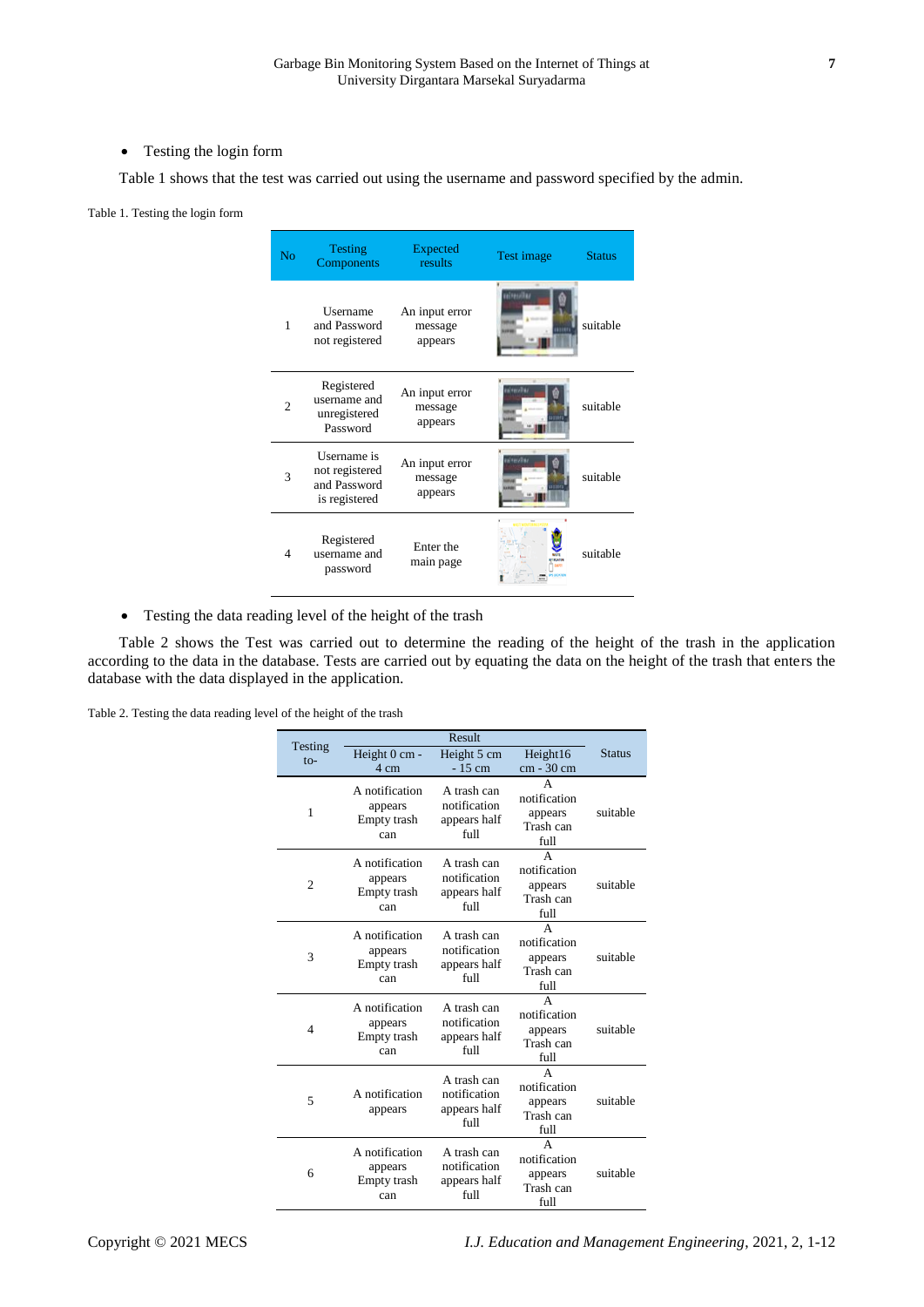#### **8** Garbage Bin Monitoring System Based on the Internet of Things at University Dirgantara Marsekal Suryadarma

| 7  | A notification<br>appears                       | A trash can<br>notification<br>appears half<br>full | А<br>notification<br>appears<br>Trash can<br>full | suitable |
|----|-------------------------------------------------|-----------------------------------------------------|---------------------------------------------------|----------|
| 8  | A notification<br>appears<br>Empty trash<br>can | A trash can<br>notification<br>appears              | A<br>notification<br>appears<br>Trash can<br>full | suitable |
| 9  | A notification<br>appears<br>Empty trash<br>can | A trash can<br>notification<br>appears half<br>full | A<br>notification<br>appears<br>Trash can<br>full | suitable |
| 10 | A notification<br>appears<br>Empty trash<br>can | A trash can<br>notification<br>appears half<br>full | A<br>notification<br>appears<br>Trash can<br>full | suitable |

Testing the notification level of the trash can level

Table 3 shows that the test was carried out to determine the height level notification features that have been made in the application as expected. The test is carried out in two different conditions, namely when the application is opened and when the application is running in the background with an initial value of 16-30 cm. a notification will appear when the altitude data has passed 6 - 15 cm or 0 - 5 cm from the height of the trash.

Table 3. Waste level notification test

|                   | Result      |            |              |               |
|-------------------|-------------|------------|--------------|---------------|
| Testing<br>$to$ - | Height 0 cm | Height15   | Height 25    | <b>Status</b> |
|                   | $-14$ cm    | cm - 24 cm | cm - 30 cm   |               |
|                   | Indicator   | Indicator  | Indicator    | suitable      |
| $\mathbf{1}$      | light up    | light up   | light up red |               |
|                   | white       | yellow     |              |               |
|                   | Indicator   | Indicator  | Indicator    | suitable      |
| $\overline{2}$    | light up    | light up   | light up red |               |
|                   | white       | yellow     |              |               |
|                   | Indicator   | Indicator  | Indicator    | suitable      |
| 3                 | light up    | light up   | light up red |               |
|                   | white       | yellow     |              |               |
|                   | Indicator   | Indicator  | Indicator    | suitable      |
| $\overline{4}$    | light up    | light up   | light up red |               |
|                   | white       | yellow     |              |               |
|                   | Indicator   | Indicator  | Indicator    | suitable      |
| 5                 | light up    | light up   | light up red |               |
|                   | white       | yellow     |              |               |
|                   | Indicator   | Indicator  | Indicator    | suitable      |
| 6                 | light up    | light up   | light up red |               |
|                   | white       | yellow     |              |               |
|                   | Indicator   | Indicator  | Indicator    | suitable      |
| 7                 | light up    | light up   | light up red |               |
|                   | white       | yellow     |              |               |
|                   | Indicator   | Indicator  | Indicator    |               |
| 8                 | light up    | light up   | light up red | suitable      |
|                   | white       | yellow     |              |               |
|                   | Indicator   | Indicator  | Indicator    |               |
| 9                 | light up    | light up   | light up red | suitable      |
|                   | white       | yellow     |              |               |
|                   | Indicator   | Indicator  | Indicator    |               |
| 10                | light up    | light up   | light up red | suitable      |
|                   | white       | yellow     |              |               |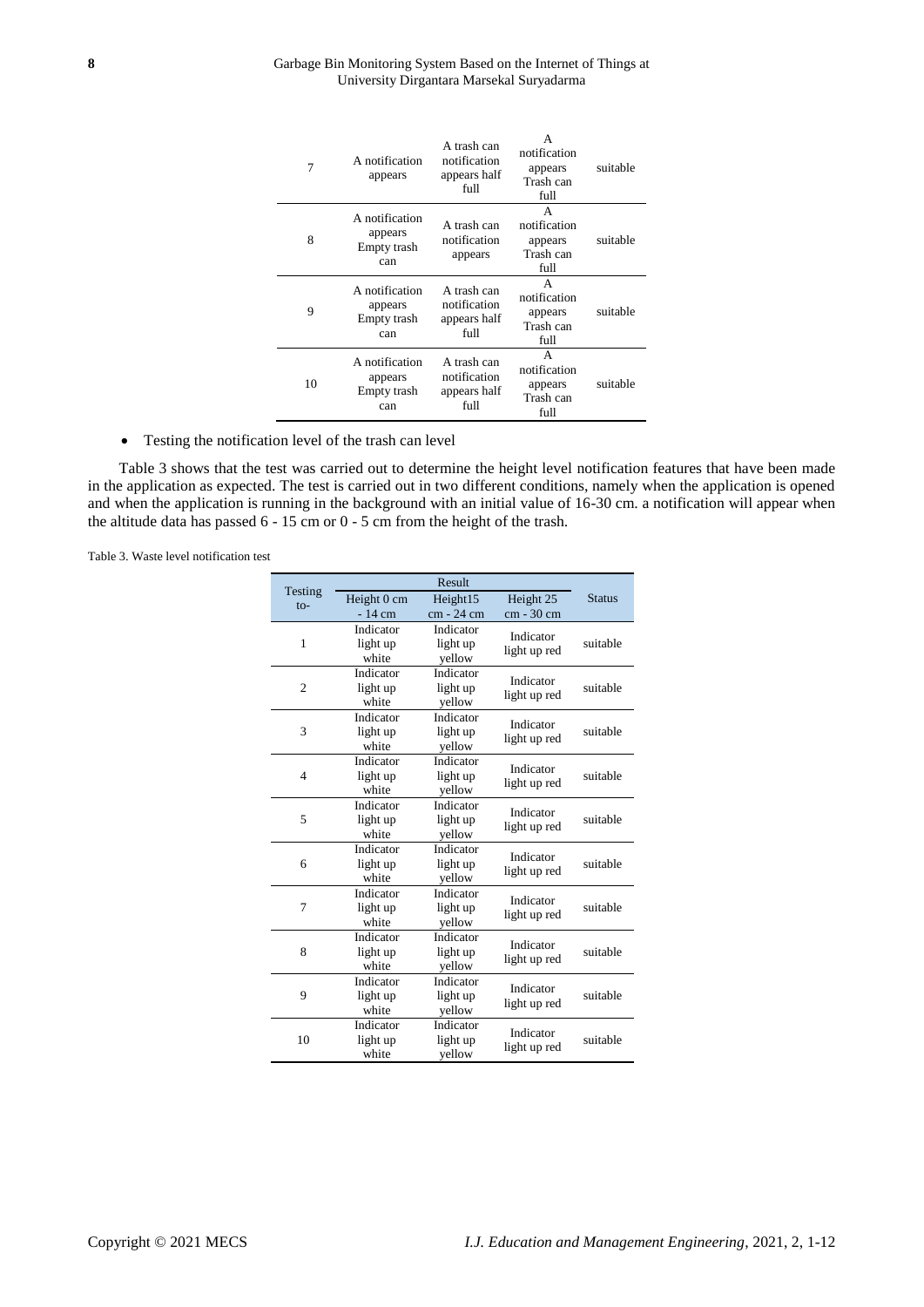

Fig, 11, fig. 12, and fig. 13 show the condition of the until the place is empty, half, and full.

Fig. 11. The trash can indicator is white and an Empty notification appears



Fig. 12. The trash indicator is white and a notification is half full



Fig 13. The trash indicator is white and a full notification appears

Testing the suitability of the trash bin location

Table 4 shows that the test is done by retrieving location data from the delivery of trash bins in the database. The location data used in the test amounted to five different trash can locations, then see the suitability of the locations on the map that was created in the application and compare them with the coordinates on the google map.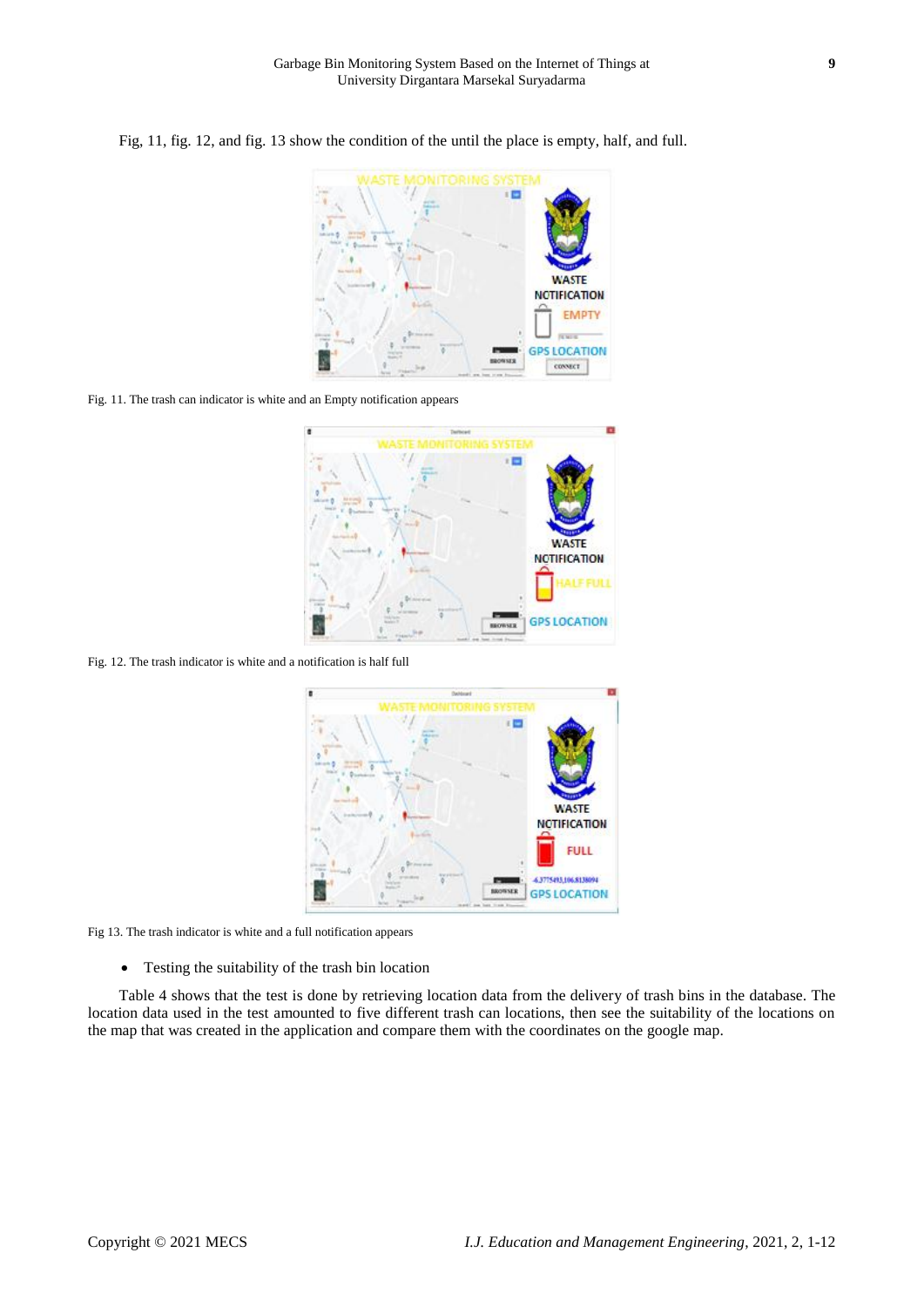Table 4. Location reading test

| Locati<br>on<br>name                 | Coor<br>dinat<br>e                                                                  | Data from the<br>application                                                                                            | Google map (WEB)                            | <b>Status</b> |
|--------------------------------------|-------------------------------------------------------------------------------------|-------------------------------------------------------------------------------------------------------------------------|---------------------------------------------|---------------|
| User                                 | $\ddot{\ }$<br>6.137<br>.683,<br>106.6<br>9291<br>$0$ "                             | Latitude : -<br>6.137683<br>Longitude:<br>106.692910<br>Altitude: 29.40<br>Date:<br>12/24/2019<br>Time:<br>04:00:33.00  | TRANSCHIEF<br>SITA'IO Pegidimana<br>130 AVA | suitable      |
| Radit<br>Cell                        | $\ddot{\phantom{a}}$<br>6.137<br>495,1<br>06.69<br>2819<br>$\overline{\phantom{a}}$ | Latitude : -<br>6.137495<br>Longitude :<br>106.692819<br>Altitude: 15.10<br>Date:<br>12/24/2019<br>Time:<br>08:21:29.00 |                                             | suitable      |
| Chair<br>man<br>House                | $\ddot{\ }$<br>6.137<br>936.1<br>06.69<br>3590<br>,                                 | Latitude : -<br>6.137936<br>Longitude :<br>106.693590<br>Altitude: 32.60<br>Date:<br>12/24/2019<br>Time:<br>07:35:05.00 |                                             | suitable      |
| ZaFak<br>ids<br>Fashio<br>n<br>Store | $cc_$<br>6.137<br>572,<br>106.6<br>9321<br>6"                                       | Latitude : -<br>6.137572<br>Longitude:<br>106.693216<br>Altitude: 6.20<br>Date:<br>12/24/2019<br>Time:<br>08:12:46.00   |                                             | suitable      |
| Ayam<br><b>Bakar</b><br>Krewe<br>ng  | $\ddot{\phantom{a}}$<br>6.137<br>307,<br>106.6<br>9260<br>8"                        | Latitude : -<br>6.137307<br>Longitude:<br>106.692608<br>Altitude: 32.80<br>Date:<br>12/24/2019<br>Time:<br>07:30:38.00  |                                             | suitable      |

## **4. Conclusion**

The test results show that the application features that have been made can run according to their function, from the test results that at the height of the trash can 16 cm - 30 cm the application will display a red indicator with a complete trash can description. and the layout of the trash, if the height of the trash is 5 cm - 15 cm the application will display an orange indicator with a half-full description, the trash height is 0 cm - 4 cm. The app will display a white indicator with an empty trash can.

When the trash bin indicator is full, it only takes 10 minutes for the information to reach the cleaning officer. This IoT technology will continue to monitor the height of each trash can in the environment of Marsekal Suryadarma University Dirgantara, it is hoped that this smart campus concept will take advantage of technological developments, increasingly expanding in residential locations, offices, restaurants. and others, all of which are connected to the sanitation department so that environmental cleanliness stays awake from scattered trash.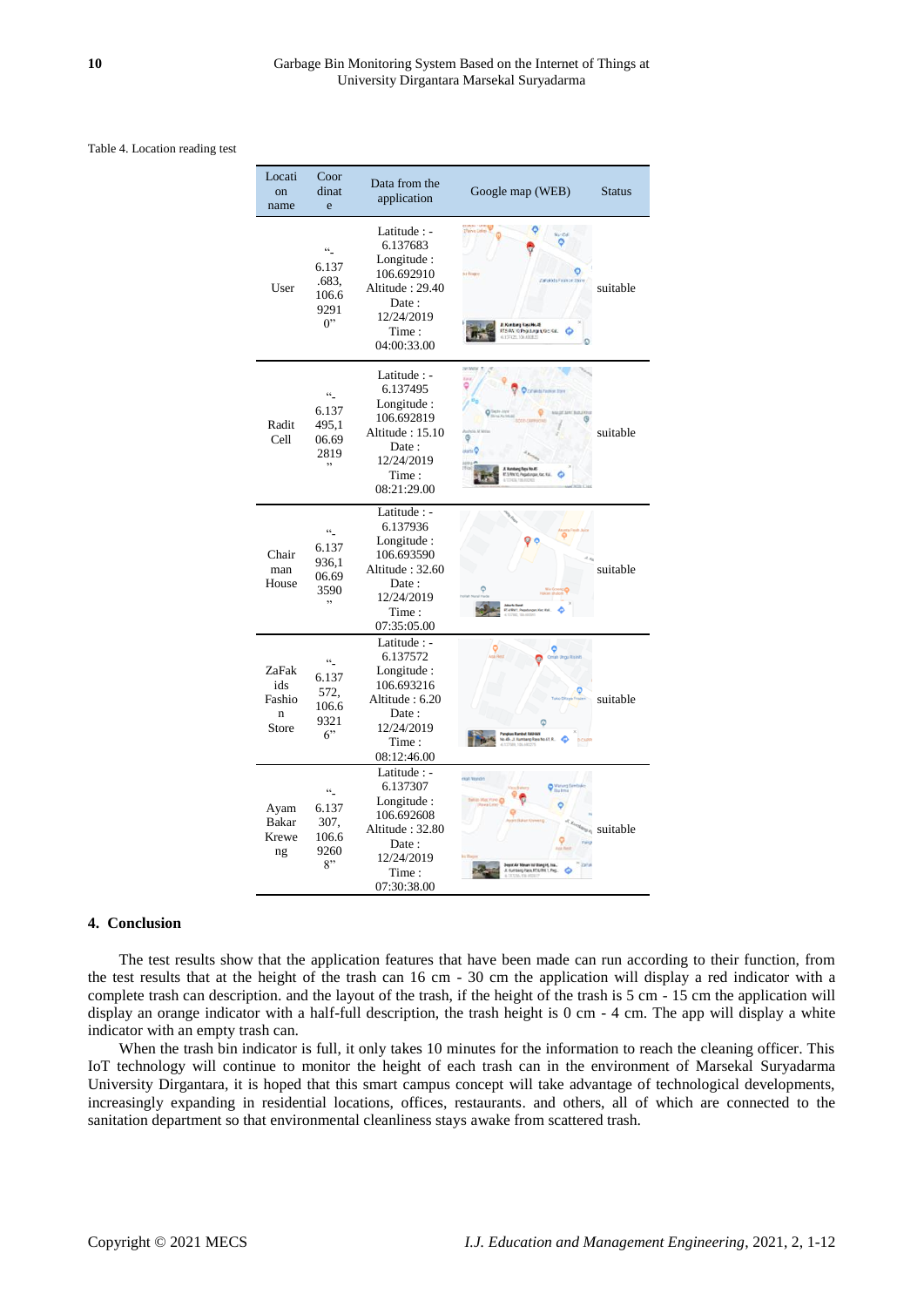#### **Acknowledgment**

We are grateful to Mrs. Bekti Yulianti as the head of the Electrical Engineering Study Program and Mr. Yohannes Dewanto as the head of the electrical engineering laboratory who has provided many valuable suggestions, as well as moral support and encouragement in progress this project succeeded in making the campus smart. Hopefully, this project will be sustainable and beneficial for the campus environment in keeping the environment clean.

#### **References**

- [1] Lele A (2019), Internet of things (IoT). In Smart Innovation, System, and Technologies. https://doi.org/10.1007/978-981-13- 3384-211.
- [2] Minerva, Roberto.,dkk. 2015. "Towards a definition of the Internet of Things (IoT)".
- [3] Pasha, S.(2016). "Thing speak Basic Sensing and Monitoring System for IoT with Matlab Analisis". International Journal of New Technology and Research (IJNTR) 2(6) 19-21.
- [4] Firdaus, Toha Ardi Nugraha, "The next generation of ICT network; NGN, FTTH, M2M, IoT"
- [5] C. Rizo Maestre dan F. J. M. Lizán, "Intelligent Buildings: Considerations for its Design using Multiagent Systems"..
- [6] D. Miorandi, S. Sicari, F. De Pellegrini dan I. Chlamtac, "Internet of things: Vision, applications and research challenges," Ad hoc networks, vol. 10, no. 7, pp. 1497-1516, 2012..
- [7] C. Perera, Y. Qin, J. C. Estrella, S. Reiff-Marganiec, and A. V. Vasilakos, "Fog computing for sustainable smart cities: A survey," ACM Comput. Surv., vol. 50, no. 3, 2017.
- [8] Al-Hader, Mahmoud, and Ahmad Rodzi, 2009, The Smart City Infrastructure Development and Monitoring, CCSAP, Number 2 (11).
- [9] Hall, R. E., 2000, The vision of a smart city. In Proceedings of the 2nd International Life Extension Technology Workshop, Paris, France, Sep 28.
- [10] Schaffers, Hans, [et.al.](http://et.al/), 2011, Smart Cities and the Future Internet: Towards Cooperation Frameworks for Open Innovation". Future Internet Assembly, LNCS 6656.
- [11] Balaji, D. Dkk. 2017. Smart Trash Can Using Internet Of Things. International Journal Of Advanced Research Methodology In Engineering & Technology. Vol 1 Issue 3.
- [12] Shahrour, Isam. Smart Campus an Effective Concept for the Development of the Smart and Sustainable City. Polytech'Lille France. 2014.
- [13] Schoning, Johannes. From Smart Cities to Smart Campus Supporting the Campus Citizen. Hasselt University Belgium. 2013.
- [14] Kwok, L. (2015) 'A vision for the development of i- campus', Smart Learning Environments, 2(1), p. 2. doi: 10.1186/s40561-015-0009-8.
- [15] I Putu Agus Eka Pratama, ST, MT, "Smart City Cloud Computing and Technology".
- [16] Minerva, Roberto, dkk, "Towards a definition of the Internet of Things (IoT)", 2015.
- [17] GSM Association, "Understanding the internet of things (IoT)", 2014.
- [18] Fadi Al-Turjman, "Artificial Intelligence in IoT, Transactions on Computational Science and Computational Intelligence".
- [19] Magdi Amer Jahood, Alghtani," IoT applications in Smart Hotel International", journal Internet of things and web services from [http://www.iaras.org/iaras/journals/ijitws.](http://www.iaras.org/iaras/journals/ijitws)
- [20] Morris Cerullo, GPS, "God's Positioning System"
- [21] Basofi, Arif, 2008 ", Map Surface & Coordinate System", Paper PENS-ITS.
- [22] B. Tekinerdogan, "IoT System Development Methods".
- [23] Singhal, Manav; Shukla Anupam. (2012). "Implementation of Location Based Services in Android Using GPS and Web Services."
- [24] Bergamo. 2004. "Socket and Network Programming Introduction and Definitions". UCLA.
- [25] Putra, A. S. (2018, July 17). Paperplain Fundamental Create Application With Borland Delphi 7.0 University Of Mitra Indonesia. Retrieved From Osf.Io/Pbrn9

#### **Authors' Profiles**



**Nurwijayanti KN,** born in Jakarta. January 19, 1976. Last education was a master's in Electrical Engineering, majoring in Telecommunications University of Indonesia, Depok, Indonesia, Graduated in February 2003.

Began working as a lecturer in the electrical engineering study program Universitas Dirgantara Marsekal Suryadarma in 2001 and Tarumanegara University in 2006.

Competent research fields are telecommunication, network, and computers, there are 12 published articles, published in national journals and several international proceedings.